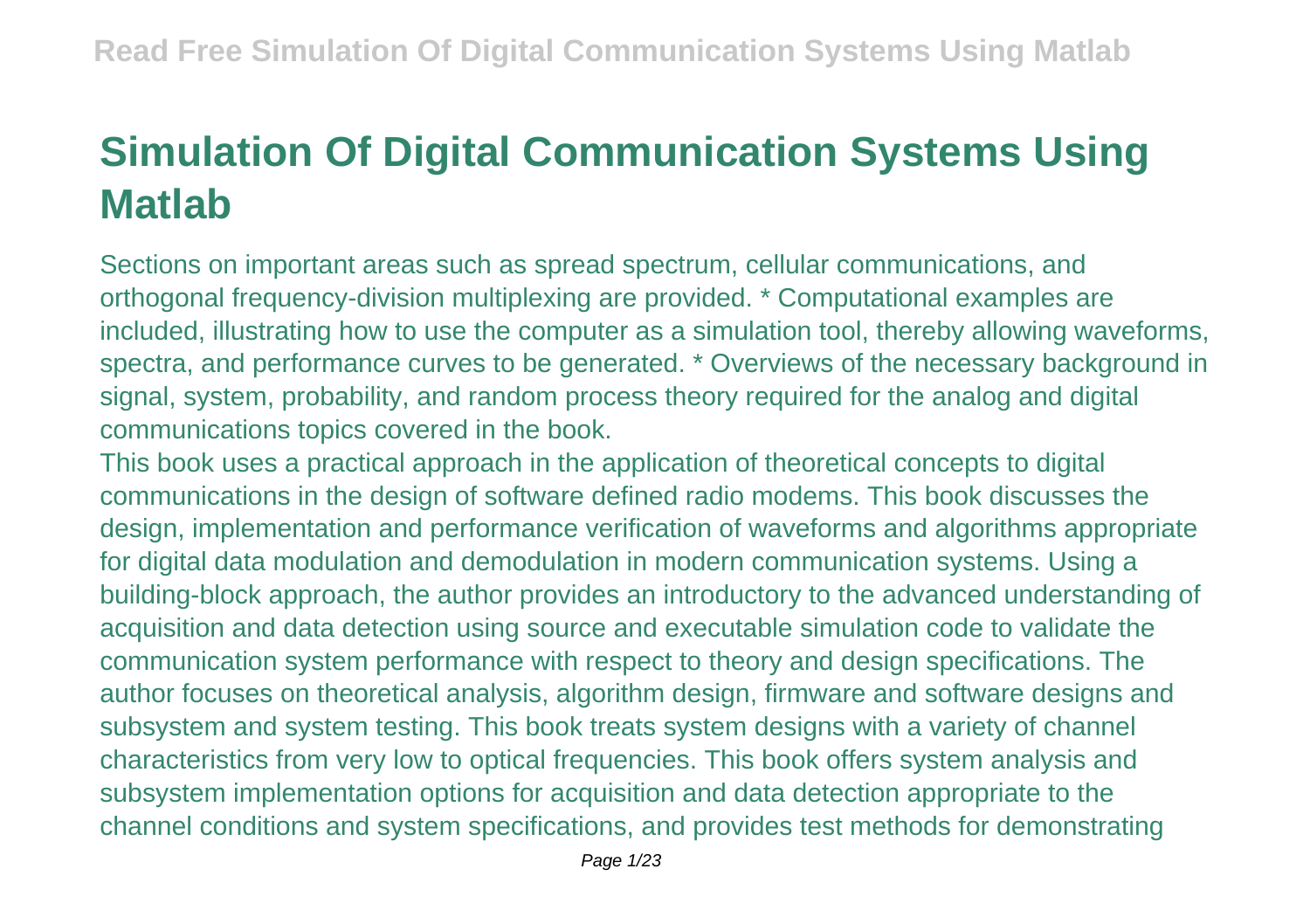system performance. This book also: Outlines fundamental system requirements and related analysis that must be established prior to a detailed subsystem design Includes many examples that highlight various analytical solutions and case studies that characterize various system performance measures Discusses various aspects of atmospheric propagation using the spherical 4/3 effective earth radius model Examines Ionospheric propagation and uses the Rayleigh fading channel to evaluate link performance using several robust waveform modulations Contains end-of-chapter problems, allowing the reader to further engage with the text Digital Communications with Emphasis on Data Modems is a great resource for communication-system and digital signal processing engineers and students looking for indepth theory as well as practical implementations.

Modeling of Digital Communication Systems Using SIMULINKJohn Wiley & Sons This second edition of Digital Optical Communications provides a comprehensive treatment of the modern aspects of coherent homodyne and self-coherent reception techniques using algorithms incorporated in digital signal processing (DSP) systems and DSP-based transmitters to overcome several linear and nonlinear transmission impairments and frequency mismatching between the local oscillator and the carrier, as well as clock recovery and cycle slips. These modern transmission systems have emerged as the core technology for Tera-bits per second (bps) and Peta-bps optical Internet for the near future. Featuring extensive updates to all existing chapters, Advanced Digital Optical Communications, Second Edition: Contains new chapters on optical fiber structures and propagation, optical coherent receivers, DSP equalizer algorithms, and high-order spectral DSP receivers Examines theoretical foundations, practical case studies, and MATLAB® and Simulink® models for simulation transmissions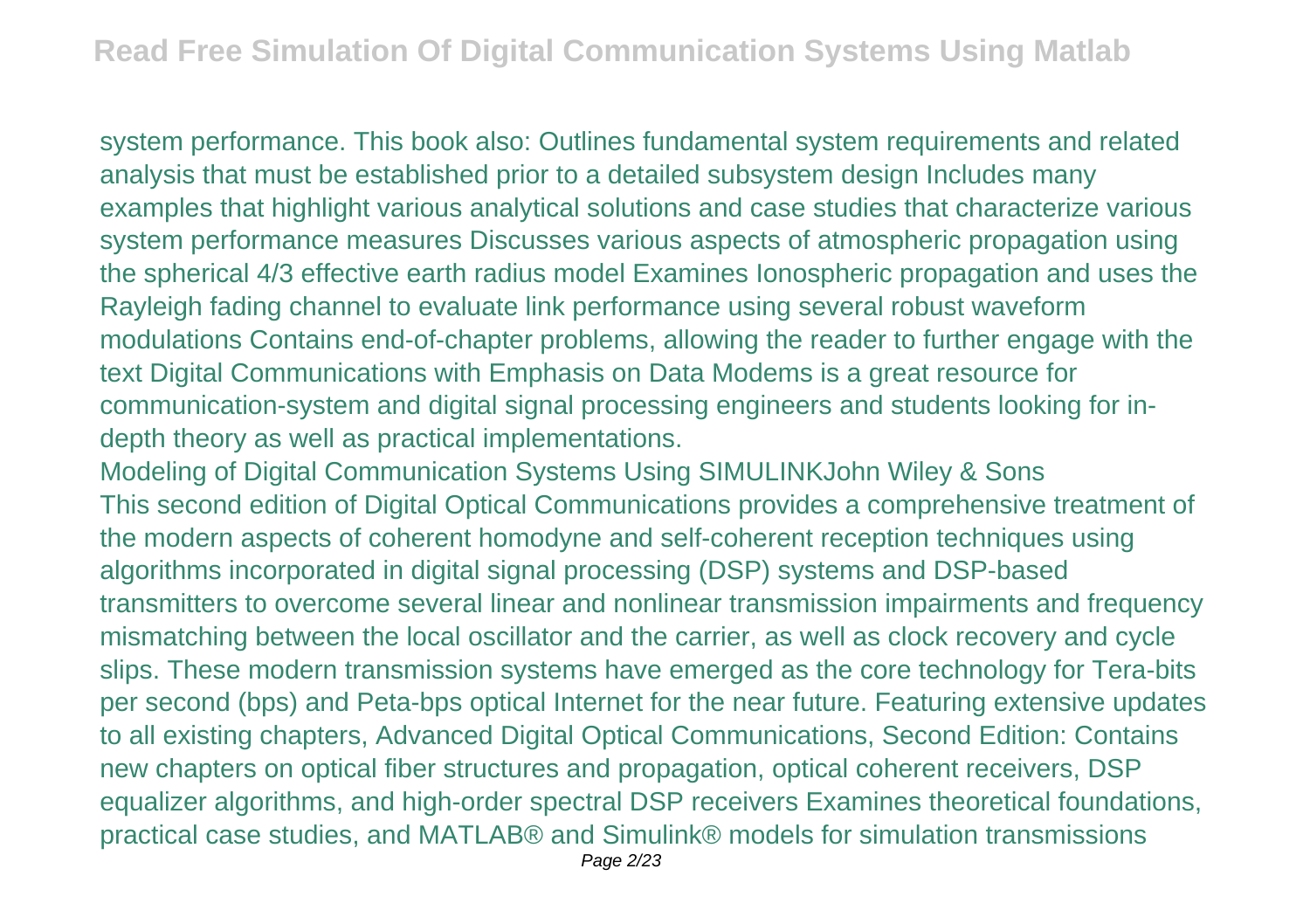Includes new end-of-chapter practice problems and useful appendices to supplement technical information Downloadable content available with qualifying course adoption Advanced Digital Optical Communications, Second Edition supplies a fundamental understanding of digital communication applications in optical communication technologies, emphasizing operation principles versus heavy mathematical analysis. It is an ideal text for aspiring engineers and a valuable professional reference for those involved in optics, telecommunications, electronics, photonics, and digital signal processing.

This book gathers the Proceedings of the 12th International Conference on Broad-Band Wireless Computing, Communication and Applications, held on November 8–10, 2017 in Barcelona, Spain. Information networking is currently undergoing a rapid evolution. Different kinds of networks with different characteristics are emerging and being integrated in heterogeneous networks. As a result, there are many interconnected problems that can occur at different levels of the hardware and software design of communicating entities and communication networks. These networks are expected to manage increasing usage demand, provide support for a significant number of services, guarantee Quality of Service (QoS), and optimize the use of network resources. The success of all-IP networking and wireless technology has changed the lifestyles of people around the world, and advances in electronic integration and wireless communications will pave the way to providing access to wireless networks on the fly, as electronic devices can increasingly exchange information with each other virtually anytime and anywhere. The aim of this book is to provide the latest findings, methods and development techniques from both theoretical and practical perspectives regarding the emerging areas of broad-band and wireless computing.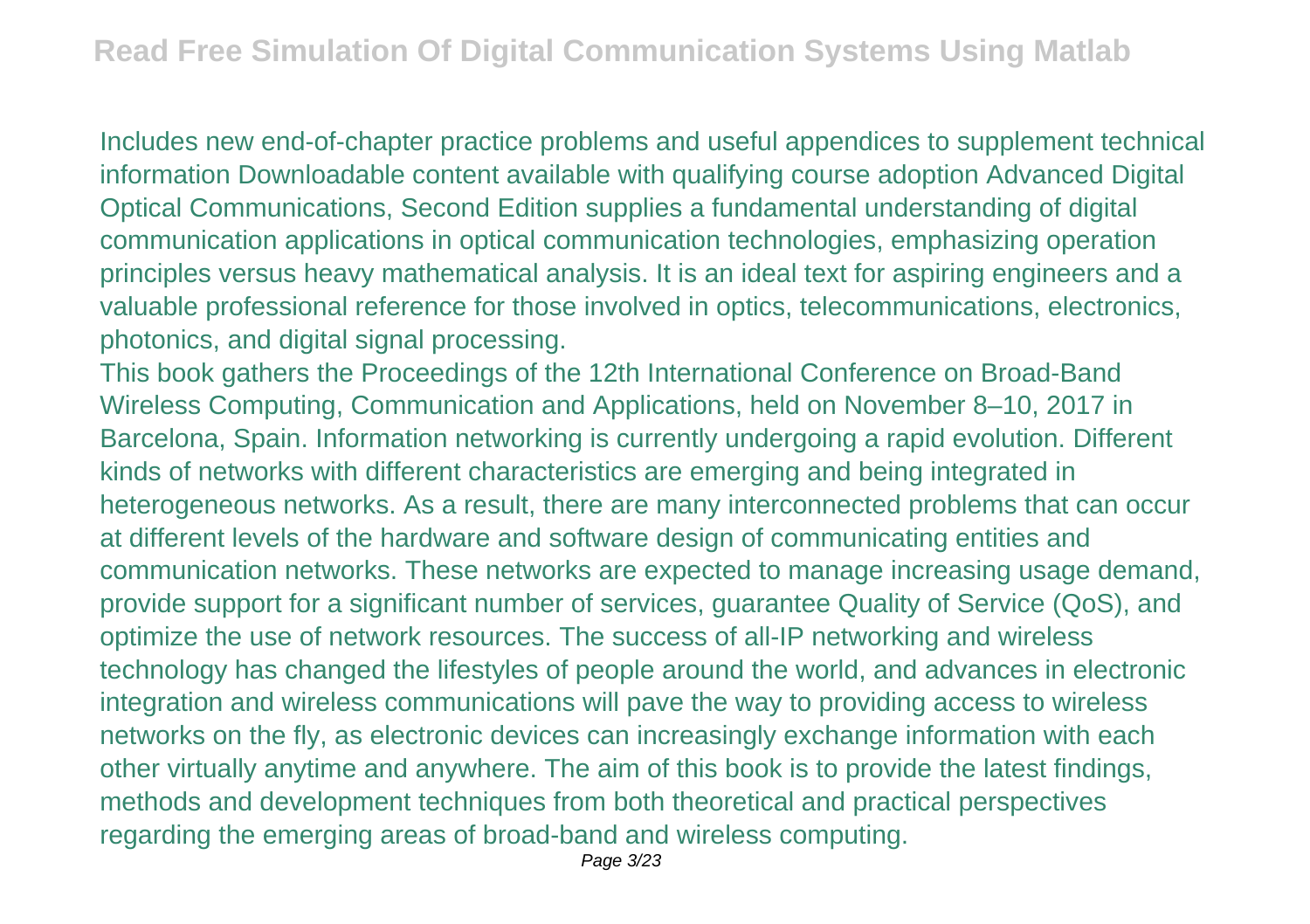Featuring a variety of applications that motivate students, this book serves as a companion or supplement to any of the comprehensive textbooks in communication systems. The book provides a variety of exercises that may be solved on the computer using MATLAB. By design, the treatment of the various topics is brief. The authors provide the motivation and a short introduction to each topic, establish the necessary notation, and then illustrate the basic concepts by means of an example. Important Notice: Media content referenced within the product description or the product text may not be available in the ebook version. With current advancements in the modeling and simulation of systems and networks, researchers and developers are better able to determine the probable state of current systems and envision the state of future systems during the design stage. The uses and accuracies of these models are essential to every aspect of communication systems. Integrated Models for Information Communication Systems and Networks: Design and Development explores essential information and current research findings on information communication systems and networks. This reference source aims to assist professionals in the desire to enhance their knowledge of modeling at systems level with the aid of modern software packages. This comprehensive textbook will help readers to acquire a thorough understanding of the fundamentals of electromagnetism and its applications in various areas including spectroscopy, signal processing and contemporary computation. The text introduces the principals and applications of electricity, magnetism and electromagnetic theory which is foundation for communication systems, spectroscopy, and modern computing. It is followed by discussing the digital systems and their importance in computing,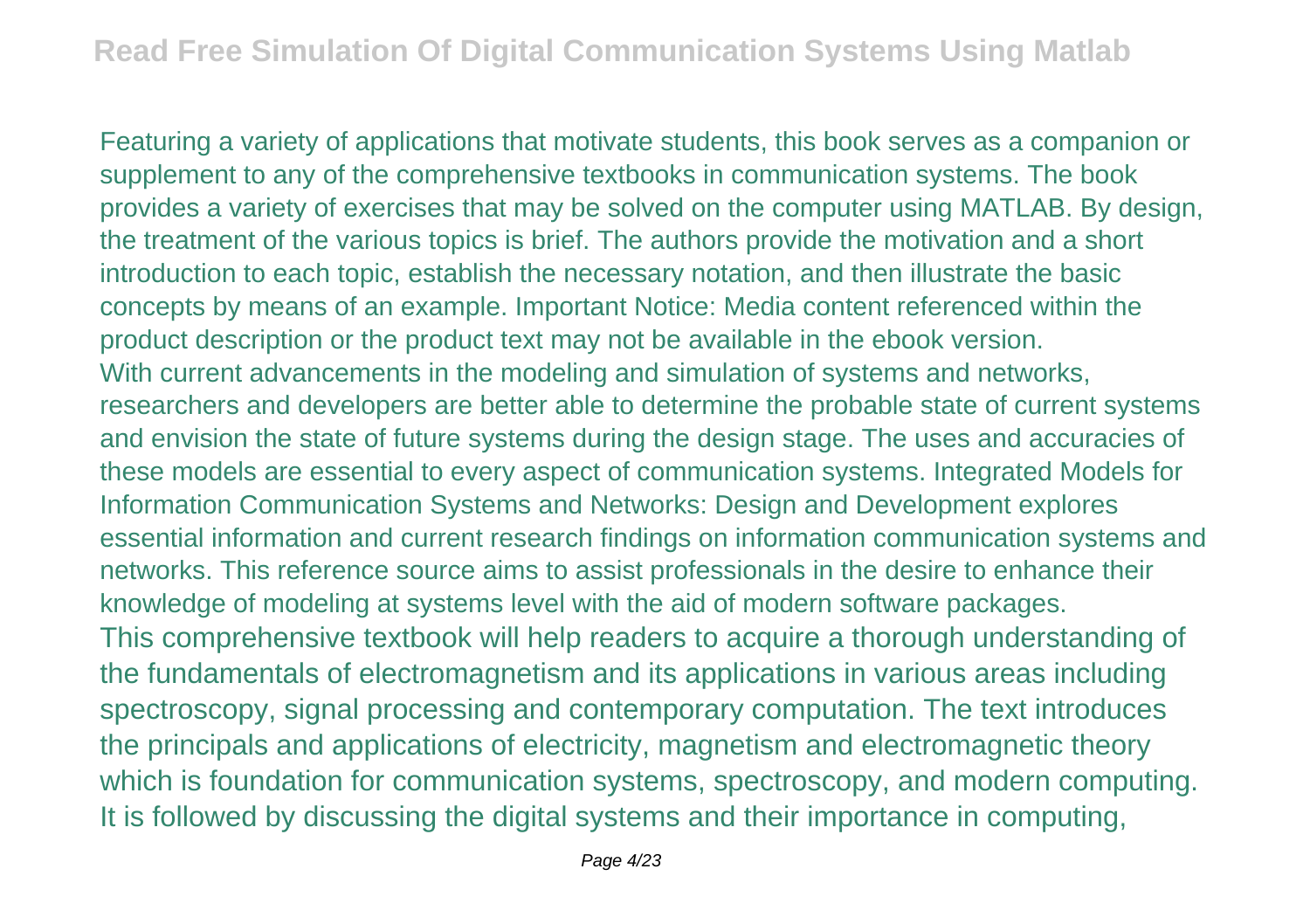difference between digital signal transmission and wireless media, visualization techniques and useful simulation and computational techniques, besides advances in quantum computing. Aimed at senior undergraduate and graduate students in the field of electrical engineering, electronics and communication engineering, this textbook: Provides fundamentals of electromagnetism and its applications in a single volume. Covers recent developments in computing and artificial intelligence. Discussion digital signal processing and wireless communication in depth. Covers advanced applications of electromagnetism in communication, spectroscopy, and computing. Discusses Computer Modelling & Simulation, Artificial Intelligence, and Quantum Computing. Carefully structured to provide practical knowledge on fundamental issues, Optical Fiber Communications Systems: Theory and Practice with MATLAB® and Simulink® Models explores advanced modulation and transmission techniques of lightwave communication systems. With coverage ranging from fundamental to modern aspects, the text presents optical communication techniques and applications, employing single mode optical fibers as the transmission medium. With MATLAB and Simulink models that illustrate methods, it supplies a deeper understanding of future development of optical systems and networks. The book begins with an overview of the development of optical fiber communications technology over the last three decades of the 20th century. It describes the optical transmitters for direct and external modulation technique and discusses the detection of optical signals under direct coherent and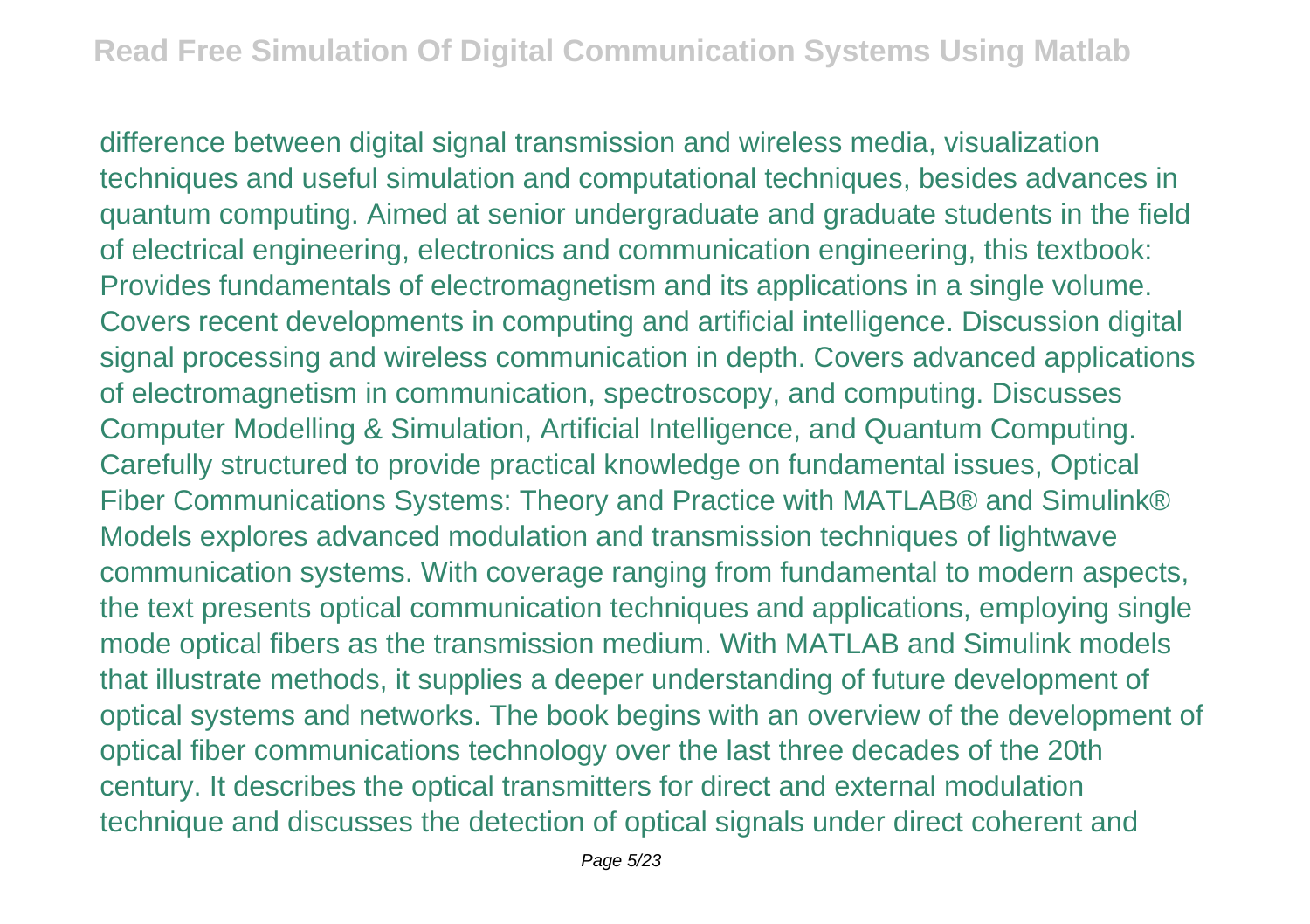incoherent reception. The author also covers lumped Er:doped and distributed Roman optical amplifiers with extensive models for the amplification of signals and structuring the amplifiers on the Simulink platform. He outlines a design strategy for optically amplified transmission systems coupled with MATLAB Simulink models, including dispersion and attenuation budget methodology and simulation techniques. The book concludes with coverage of advanced modulation formats for long haul optical fiber transmission systems with accompanied Simulink models. Although many books have been written on this topic over the last two decades, most of them present only the theory and practice of devices and subsystems of the optical fiber communications systems in the fields, but do not illustrate any computer models to represent the true practical aspects of engineering practice. This book fills the need for a text that emphasizes practical computing models that shed light on the behavior and dynamics of the devices.

This is a concise presentation of the concepts underlying the design of digital communication systems, without the detail that can overwhelm students. Many examples, from the basic to the cutting-edge, show how the theory is used in the design of modern systems and the relevance of this theory will motivate students. The theory is supported by practical algorithms so that the student can perform computations and simulations. Leading edge topics in coding and wireless communication make this an ideal text for students taking just one course on the subject. Fundamentals of Digital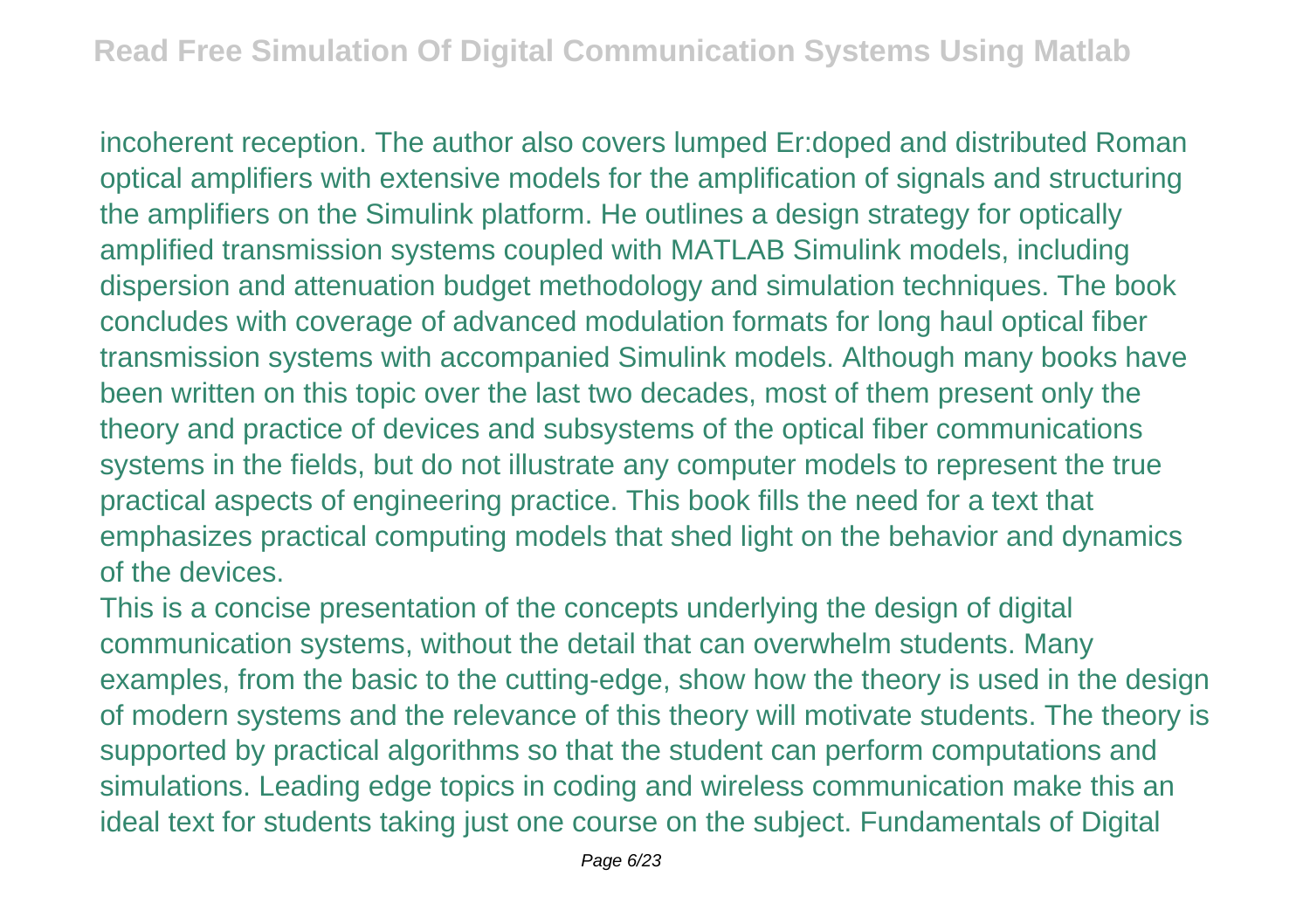Communications has coverage of turbo and LDPC codes in sufficient detail and clarity to enable hands-on implementation and performance evaluation, as well as 'just enough' information theory to enable computation of performance benchmarks to compare them against. Other unique features include space-time communication and geometric insights into noncoherent communication and equalization. Since the first edition of this book was published seven years ago, the field of modeling and simulation of communication systems has grown and matured in many ways, and the use of simulation as a day-to-day tool is now even more common practice. With the current interest in digital mobile communications, a primary area of application of modeling and simulation is now in wireless systems of a different flavor from the `traditional' ones. This second edition represents a substantial revision of the first, partly to accommodate the new applications that have arisen. New chapters include material on modeling and simulation of nonlinear systems, with a complementary section on related measurement techniques, channel modeling and three new case studies; a consolidated set of problems is provided at the end of the book. PSpice for Digital Communications Engineering shows how to simulate digital communication systems and modulation methods using the very powerful Cadence Orcad PSpice version 10.5 suite of software programs. Fourier series and Fourier transform are applied to signals to set the ground work for the modulation techniques introduced in later chapters. Various baseband signals, including duo-binary baseband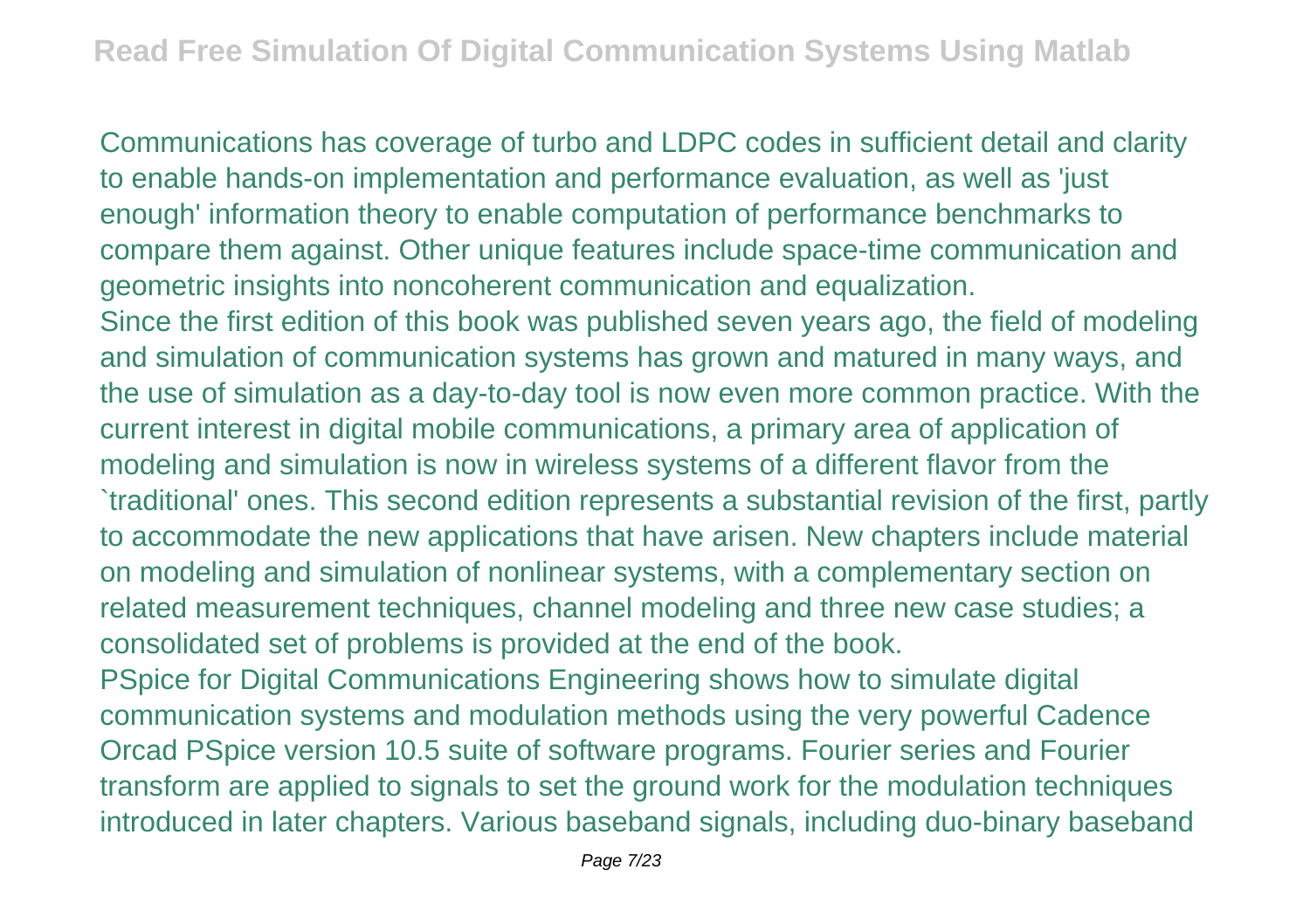signaling, are generated and the spectra are examined to detail the unsuitability of these signals for accessing the public switched network. Pulse code modulation and time-division multiplexing circuits are examined and simulated where sampling and quantization noise topics are discussed. We construct a single-channel PCM system from transmission to receiver i.e. end-to-end, and import real speech signals to examine the problems associated with aliasing, sample and hold.Companding is addressed here and we look at the A and mu law characteristics for achieving better signal to quantization noise ratios. Several types of delta modulators are examined and also the concept of time divisionmultiplexing is considered. Multi-level signaling techniques such as QPSK andQAMare analyzed and simulated and †home-made metersâ€<sup>™</sup>, such as scatter and eye meters, are used to assess the performance of these modulation systems in the presence of noise. The raised-cosine family of filters for shaping data before transmission is examined in depth where bandwidth efficiency and channel capacity is discussed. We plot several graphs in Probe to compare the efficiency of these systems. Direct spread spectrum is the last topic to be examined and simulated to show the advantages of spreading the signal over a wide bandwidth and giving good signal security at the same time.

Introduction to Digital Communications explores the basic principles in the analysis and design of digital communication systems, including design objectives, constraints and trade-offs. After portraying the big picture and laying the background material, this book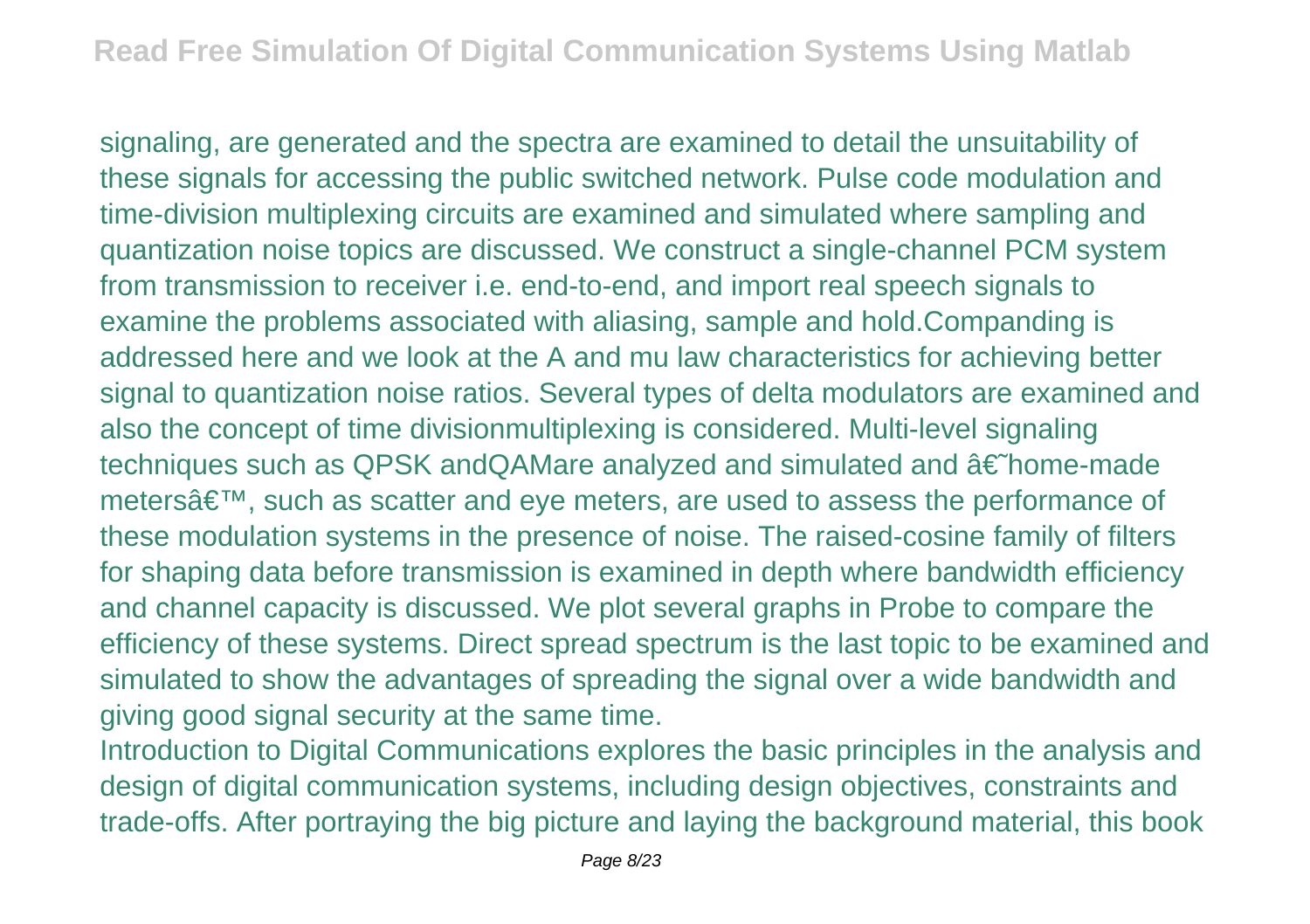lucidly progresses to a comprehensive and detailed discussion of all critical elements and key functions in digital communications. The first undergraduate-level textbook exclusively on digital communications, with a complete coverage of source and channel coding, modulation, and synchronization. Discusses major aspects of communication networks and multiuser communications Provides insightful descriptions and intuitive explanations of all complex concepts Focuses on practical applications and illustrative examples. A companion Web site includes solutions to end-of-chapter problems and computer exercises, lecture slides, and figures and tables from the text Simulation is a widely used mechanism for validating the theoretical models of networking and communication systems. Although the claims made based on simulations are considered to be reliable, how reliable they really are is best determined with real-world implementation trials. Simulation Technologies in Networking and Communications: Selecting the Best Tool for the Test addresses the spectrum of issues regarding the different mechanisms related to simulation technologies in networking and communications fields. Focusing on the practice of simulation testing instead of the theory, it presents the work of more than 50 experts from around the world. Considers superefficient Monte Carlo simulations Describes how to simulate and evaluate multicast routing algorithms Covers simulation tools for cloud computing and broadband passive optical networks Reports on recent developments in simulation tools for WSNs Examines modeling and simulation of vehicular networks The book compiles expert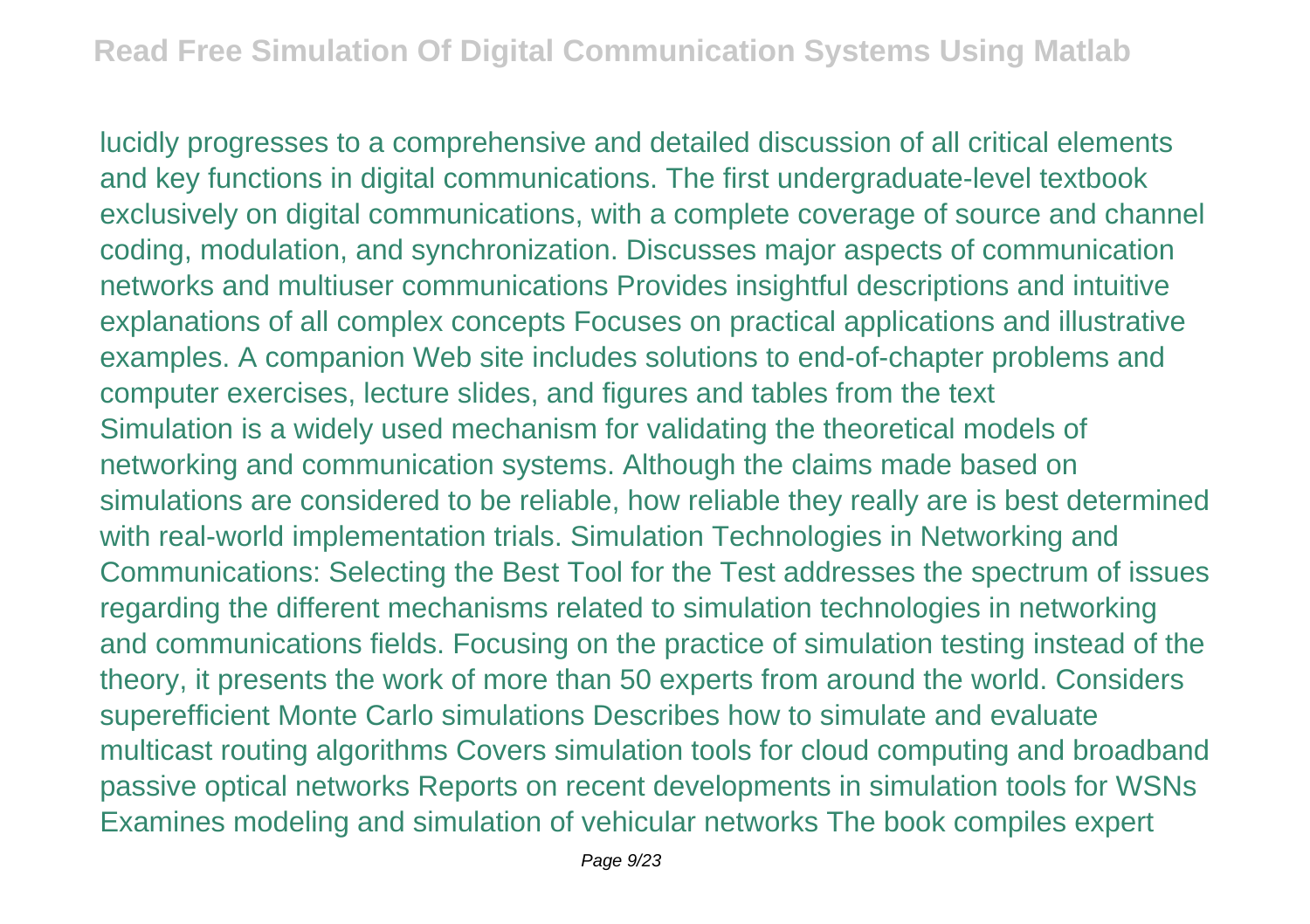perspectives about the simulation of various networking and communications technologies. These experts review and evaluate popular simulation modeling tools and recommend the best tools for your specific tests. They also explain how to determine when theoretical modeling would be preferred over simulation. This book does not provide a verdict on the best suitable tool for simulation. Instead, it supplies authoritative analyses of the different kinds of networks and systems. Presenting best practices and insights from global experts, the book provides you with an understanding of what to simulate, where to simulate, whether to simulate or not, when to simulate, and how to simulate for a wide range of issues.

Digital Signal Processing for Communication Systems examines the plans for the future and the progress that has already been made, in the field of DSP and its applications to communication systems. The book pursues the progression from communication and information theory through to the implementation, evaluation and performance enhancing of practical communication systems using DSP technology. Digital Signal Processing for Communication Systems looks at various types of coding and modulation techniques, describing different applications of Turbo-Codes, BCH codes and general block codes, pulse modulations, and combined modulation and coding in order to improve the overall system performance. The book examines DSP applications in measurements performed for channel characterisation, pursues the use of DSP for design of effective channel simulators, and discusses equalization and detection of various signal formats for different channels. A number of system design issues are presented where digital signal processing is involved, reporting on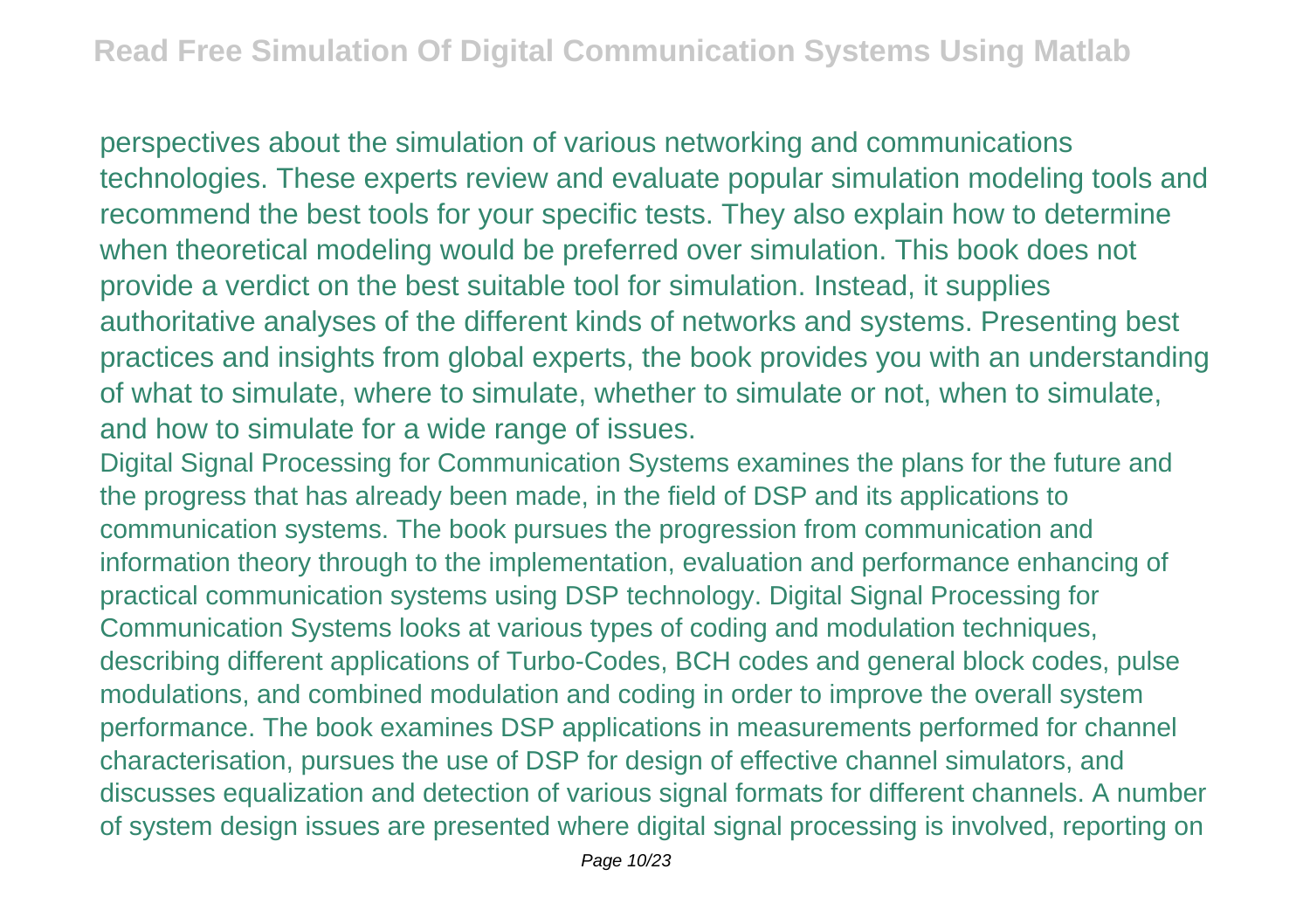the successful implementation of the system components using DSP technology, and including the problems involved with implementation of some DSP algorithms. Digital Signal Processing for Communication Systems serves as an excellent resource for professionals and researchers who deal with digital signal processing for communication systems, and may serve as a text for advanced courses on the subject.

The design of communication systems has grown too complicated for the traditional design tools--mathematical analysis and laboratory breadboards. Enter the computer simulation, a powerful and versatile tool that is becoming essential for anyone who designs signal transmission or storage systems. This volume explains in detail how to use simulation programs as a software breadboard to analyze and evaluate the performance of data communications links. It describes the engineering principles of signal transmission and its simulation, explores programming issues, and provides a comprehensive reference for models of signal processes. The book clearly demonstrates how simulation techniques can be used to: \* Create valid models of signal processes \* Provide exibility through the use of modules \* Simulate various elements of communications systems, from filters and modulators to test instruments \* Explore alternative models for a given system \* Circumvent the mathematical intractability of modern transmission links \* Plan and construct a computer model in a matter of hours or days, versus the weeks or months needed for laboratory breadboards \* Make parameter changes in minutes once a link has been modeled \* Provide engineers and students with complete training on the elements of simulation A must have for designers, practicing engineers, and graduate students, this volume presents real-world techniques that can be used with the authors' ST?DT program (a companion work also published by Wiley), or Page 11/23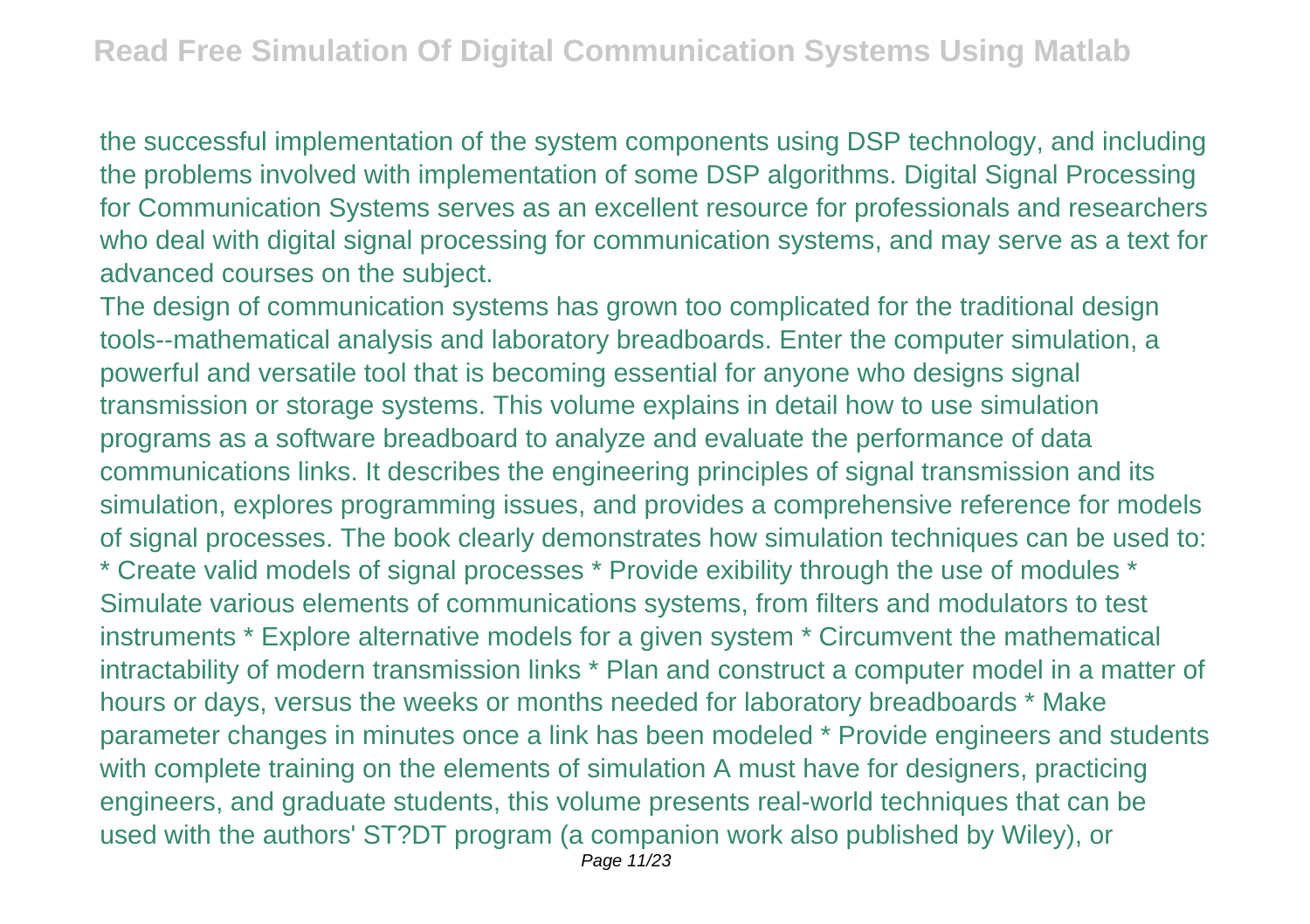independently with other commercially available simulators.

Designed to help teach and understand communication systems using a classroom-tested, active learning approach. Discusses communication concepts and algorithms, which are explained using simulation projects, accompanied by MATLAB and Simulink Provides step-bystep code exercises and instructions to implement execution sequences Includes a companion website that has MATLAB and Simulink model samples and templates (password: matlab) With the growing complexity of personal mobile communication systems demanding higher data-rates and high levels of integration using low-cost CMOS technology, overall system performance has become more sensitive to RF analog front-end impairments. Designing integrated transceivers requires a thorough understanding of the whole transceiver chain including RF analog front-end and digital baseband. Communication system engineers have to include RF analog imperfections in their simulation benches in order to study and quantify their impact on the system performance. Here the author explores key RF analog impairments in a transceiver and demonstrates how to model their impact from a communication system design view-point. He discusses the design aspects of the front end of transceivers (both receivers and transmitters) and provides the reader with a way to optimize a complex mixed-signal platform by taking into account the characteristics of the RF/analog front-end. Key features of this book include: Practical examples illustrated by system simulation results based on WiFi and mobile WiMAX OFDM transceivers An overview of the digital estimation and compensation of the RF analog impairments such as power amplifier distortion, quadrature imbalance, and carrier and sampling frequency offsets An exposition of the challenges involved in the design of both RF analog circuits and DSP communication circuits in deep Page 12/23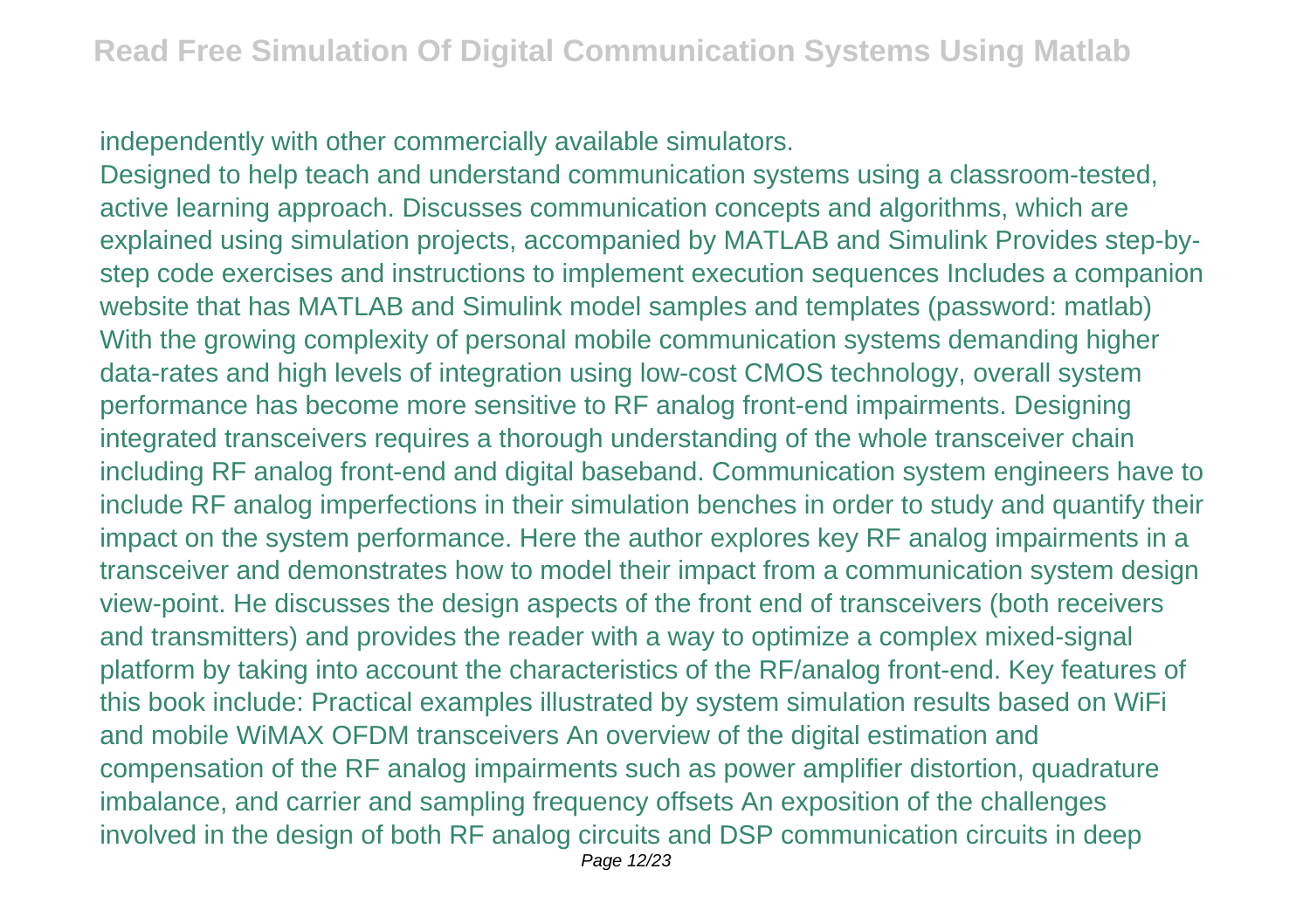submicron CMOS technology MATLAB® codes for RF analog impairments models hosted on the companion website Uniquely the book bridges the gap between RFIC design specification needs and communication systems simulation, offering readers RF analog impairments modeling knowledge and a comprehensive approach to unifying theory and practice in system modelling. It is of great value to communication systems and DSP engineers and graduate students who design communication processing engines, RF/analog systems and IC design engineers involved in the design of communication platforms.

This paperback is a black & white edition. Link to the color edition: https:

//www.amazon.com/dp/1712321633 . A learner-friendly, practical and example driven book, Digital Modulations using Python gives you a solid background in building simulation models for digital modulation systems in Python version 3. This book, an essential guide for understanding the implementation aspects of a digital modulation system, shows how to simulate and model a digital modulation system from scratch. The implemented simulation models shown in this book, provide an opportunity for an engineer to understand the basic implementation aspects of modeling various building blocks of a digital modulation system. It presents the key topics with required theoretical background along with the implementation details in the form of Python scripts. Key topics: ? Basics of signal processing, essential for implementing digital modulation techniques - generation of test signals, interpreting FFT results, power and energy of a signal, methods to compute convolution, analytic signal and applications. ? Waveform and complex baseband equivalent simulation models. ? Digital modulation techniques covered: BPSK and its variants, QPSK and its variants, M-ary PSK, Mary QAM, M-ary PAM, CPM, MSK, GMSK, M-ary FSK. ? Simulation for ascertaining Page 13/23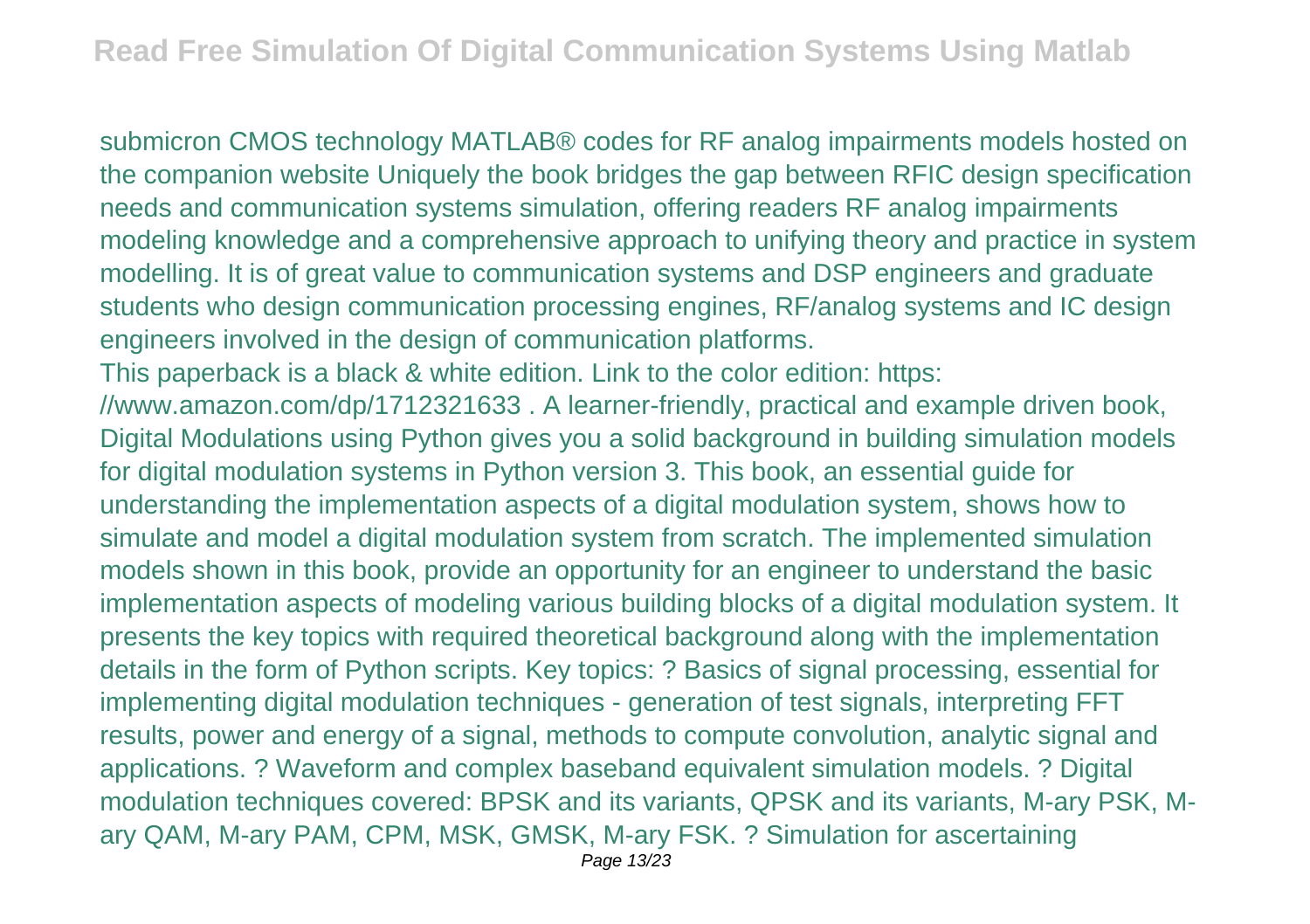performance of digital modulation techniques in AWGN and fading channels - Eb/N0 Vs BER curves. ? Design and implementation of linear equalizers - zero forcing and MMSE equalizers, using them in a communication link, LMS algorithm for adaptive equalization. ? Simulation and performance of modulation systems with receiver impairments. ? Examples using object oriented programming. ? Simulation scripts using SciPy, Numpy and Matplotlib packages. A comprehensive and detailed treatment of the program SIMULINK® that focuses on SIMULINK® for simulations in Digital and Wireless Communications Modeling of Digital Communication Systems Using SIMULINK® introduces the reader to SIMULINK®, an extension of the widely-used MATLAB modeling tool, and the use of SIMULINK® in modeling and simulating digital communication systems, including wireless communication systems. Readers will learn to model a wide selection of digital communications techniques and evaluate their performance for many important channel conditions. Modeling of Digital Communication Systems Using SIMULINK® is organized in two parts. The first addresses Simulink® models of digital communications systems using various modulation, coding, channel conditions and receiver processing techniques. The second part provides a collection of examples, including speech coding, interference cancellation, spread spectrum, adaptive signal processing, Kalman filtering and modulation and coding techniques currently implemented in mobile wireless systems. Covers case examples, progressing from basic to complex Provides applications for mobile communications, satellite communications, and fixed wireless systems that reveal the power of SIMULINK modeling Includes access to useable SIMULINK® simulations online All models in the text have been updated to R2018a; only problem sets require updating to the latest release by the user Covering both the use of Page 14/23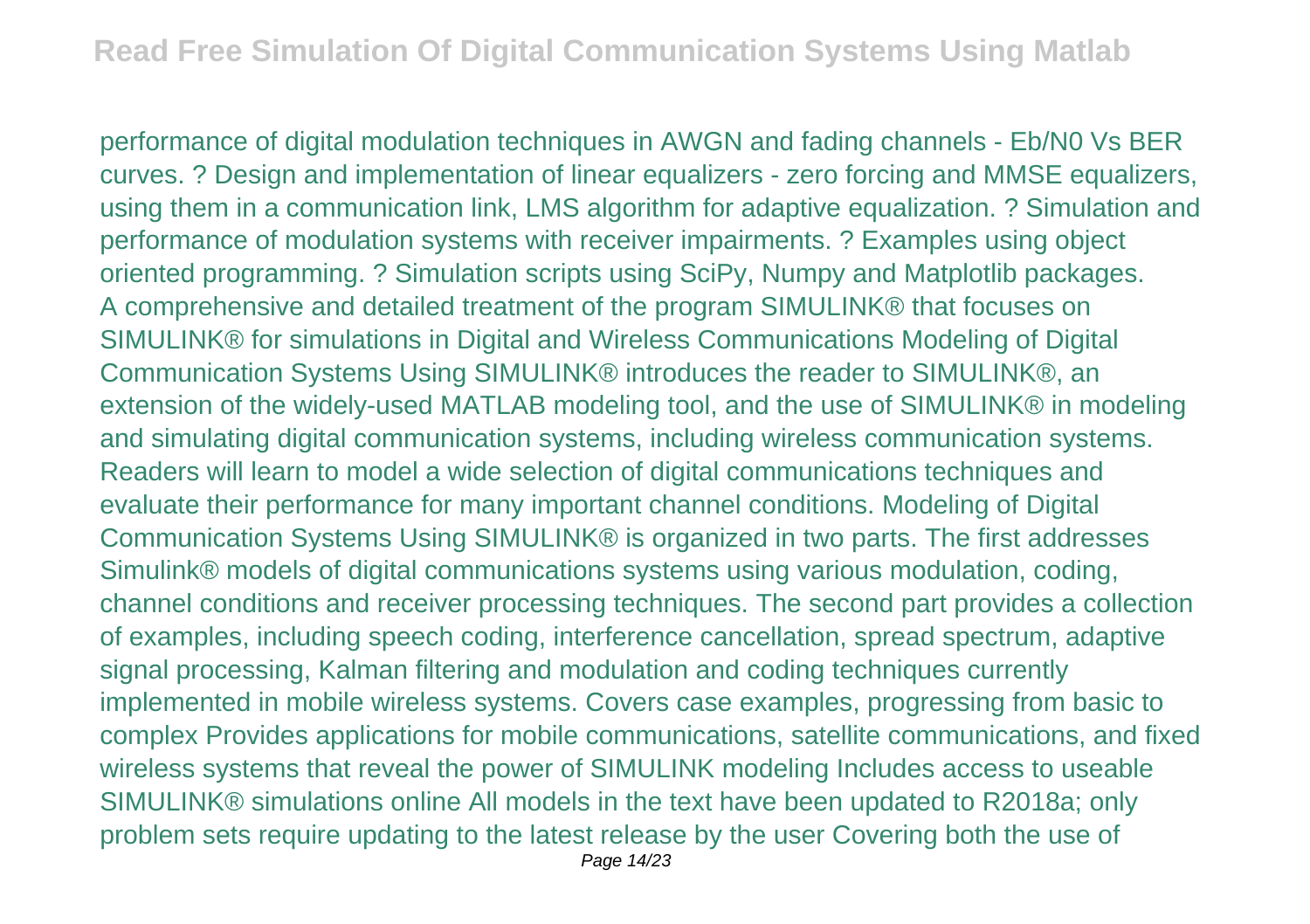SIMULINK® in digital communications and the complex aspects of wireless communication systems, Modeling of Digital Communication Systems UsingSIMULINK® is a great resource for both practicing engineers and students with MATLAB experience.

Digital Communication using MATLAB and Simulink is intended for a broad audience. For the student taking a traditional course, the text provides simulations of the MATLAB and Simulink systems, and the opportunity to go beyond the lecture or laboratory and develop investigations and projects. For the professional, the text facilitates an expansive review of and experience with the tenets of digital communication systems.

An accessible undergraduate textbook introducing key fundamental principles behind modern communication systems, supported by exercises, software problems and lab exercises.

\* A learner-friendly, practical and example driven book, Wireless Communication Systems in Matlab gives you a solid background in building simulation models for wireless systems in Matlab. This book, an essential guide for understanding the basic implementation aspects of a wireless system, shows how to simulate and model such a system from scratch. The implemented simulation models shown in this book, provide an opportunity for an engineer to understand the basic implementation aspects of modeling various building blocks of a wireless communication system. It presents the following key topics with the required theoretical background, along with the implementation details in the form of Matlab scripts. \* Random variables for simulating probabilistic systems and applications like Jakes filter design and colored noise Page 15/23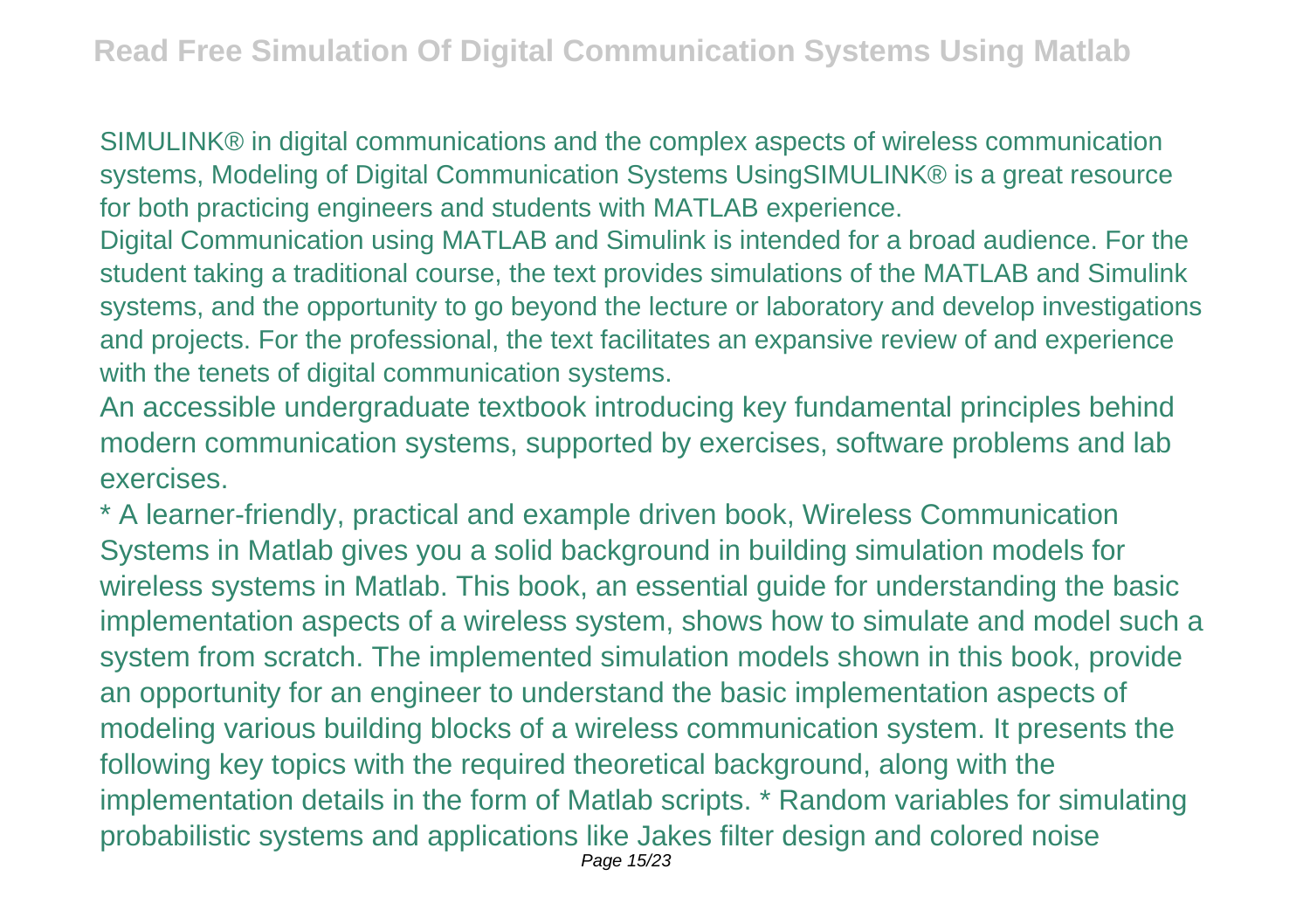generation. \* Models for Shannon's channel capacity, unconstrained awgn channel, binary symmetric channel (BSC), binary erasure channel (BEC), constellation constrained capacities and ergodic capacity over fading channel. The theory of linear block codes, decoding techniques using soft-decisions and hard-decisions, and their performance simulations. \* Monte Carlo simulation for ascertaining performance of digital modulation techniques in AWGN and fading channels - Eb/N0 Vs BER curves. Pulse shaping techniques, matched filtering and partial response signaling, Design and implementation of linear equalizers - zero forcing and MMSE equalizers, using them in a communication link and modulation systems with receiver impairments. \* Large-scale propagation models like Friis free space model, log distance model, two ray ground reflection model, single knife-edge diffraction model, Hata Okumura model. \* Essentials of small-scale propagation models for wireless channels, such as, power delay profile, Doppler power spectrum, Rayleigh and Rice processes. Modeling flat fading and frequency selective channels. \* Diversity techniques for multiple antenna systems: Alamouti space-time coding, maximum ratio combining, equal gain combining and selection combining. \* Simulation models for direct sequence spread spectrum, frequency hopping spread spectrum and OFDM.

Annotation Digital Communication Systems Using SystemView describes the analysis and design of modern digital communication systems and the benefits of using this software. The concepts of digital communications system design, in particular the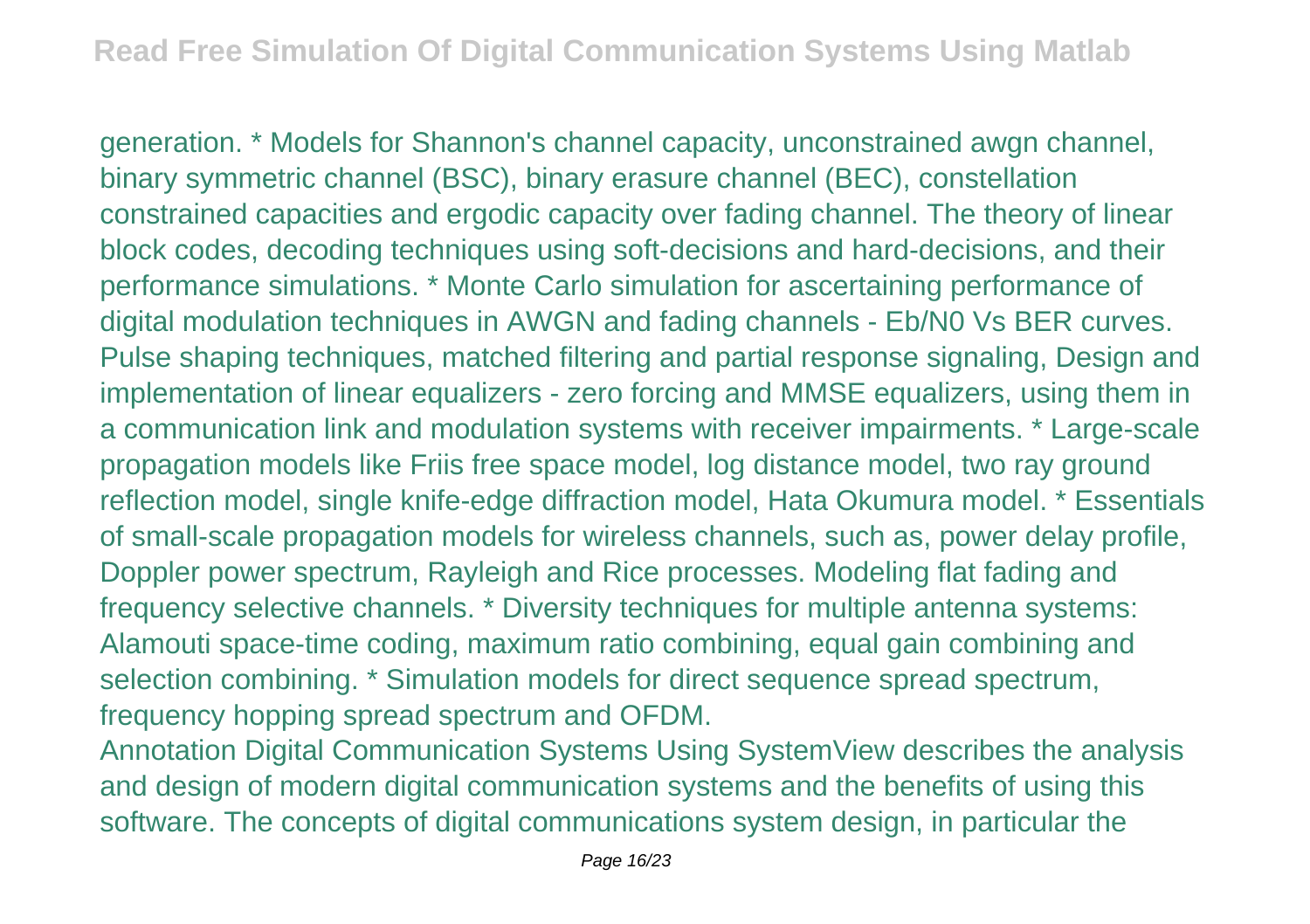presence of noise, cannot be conveyed with simple calculations. It allows students and professionals to investigate the what-ifs of such design in a convenient simulation design environment. Professional engineers actively designing communication circuits who were not exposed to such systems or design simulation tools in their coursework are allowed to experiment with the what-ifs of digital communication systems design without conventional programming through the materials provided in this book. Senior undergraduate or first level graduate students in electrical and computer engineering in a required or elective course in digital communication systems will find this the only complete description of the SystemView simulation environment.

This volume presents an overview of computer-based simulation models and methodologies for communication systems. Topics covered include probability, random, process, and estimation theory and roles in the design of computer-based simulations. This book covers the principles of modeling and simulation of nonlinear distortion in wireless communication systems with MATLAB simulations and techniques In this book, the author describes the principles of modeling and simulation of nonlinear distortion in single and multichannel wireless communication systems using both deterministic and stochastic signals. Models and simulation methods of nonlinear amplifiers explain in detail how to analyze and evaluate the performance of data communication links under nonlinear amplification. The book addresses the analysis of nonlinear systems with stochastic inputs and establishes the performance metrics of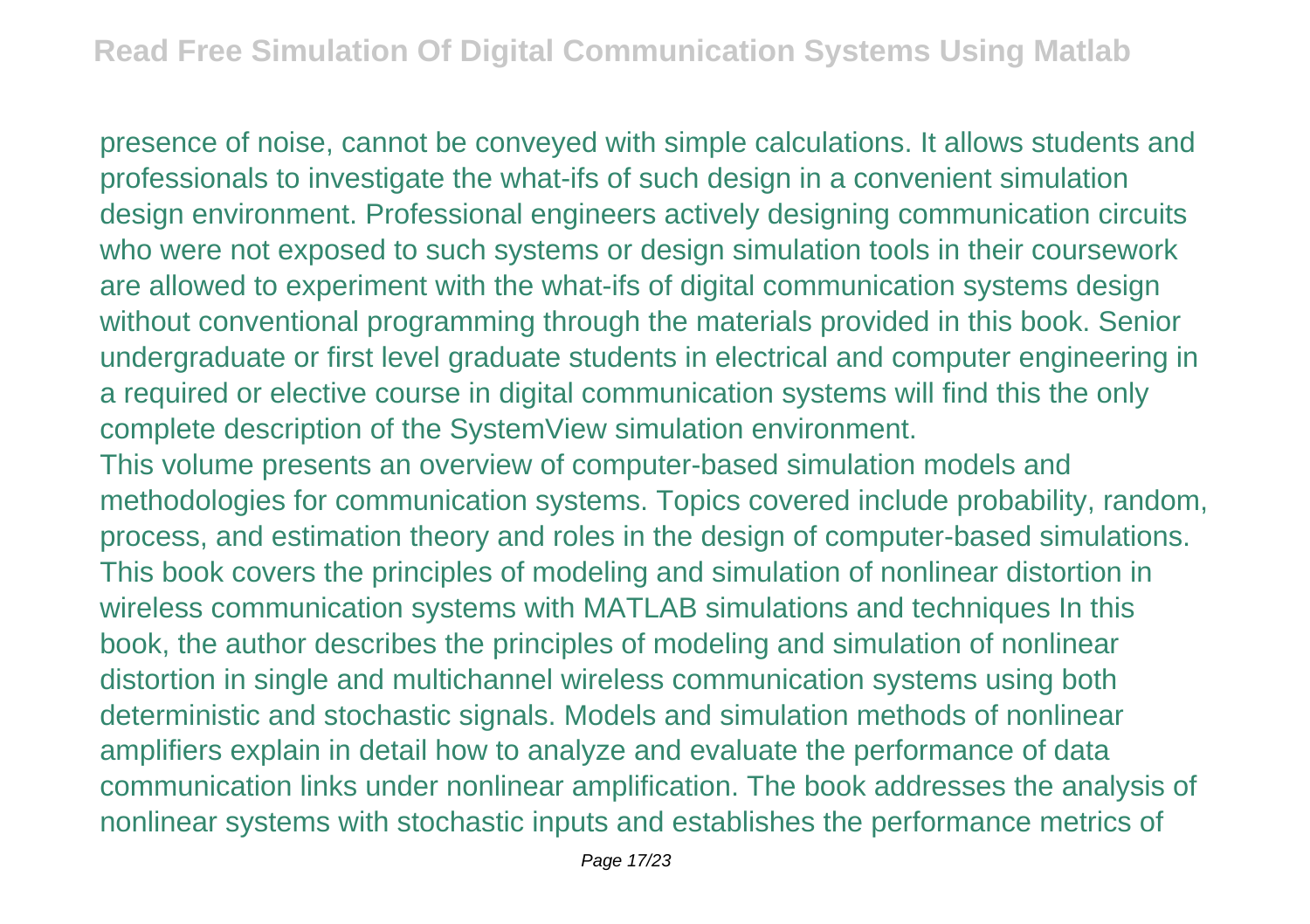communication systems with regard to nonlinearity. In addition, the author also discusses the problem of how to embed models of distortion in system-level simulators such as MATLAB and MATLAB Simulink and provides practical techniques that professionals can use on their own projects. Finally, the book explores simulation and programming issues and provides a comprehensive reference of simulation tools for nonlinearity in wireless communication systems. Key Features: Covers the theory, models and simulation tools needed for understanding nonlinearity and nonlinear distortion in wireless systems Presents simulation and modeling techniques for nonlinear distortion in wireless channels using MATLAB Uses random process theory to develop simulation tools for predicting nonlinear system performance with real-world wireless communication signals Focuses on simulation examples of real-world communication systems under nonlinearity Includes an accompanying website containing MATLAB code This book will be an invaluable reference for researchers, RF engineers, and communication system engineers working in the field. Graduate students and professors undertaking related courses will also find the book of interest. This cutting-edge, first-of-its-kind resource gives you a comprehensive understanding of the simulation and evaluation methods used for today's mobile communication systems. Written by two highly regarded experts in the field, the book focuses on the performance of both the physical and protocol layer transmission scheme. It defines and presents several invaluable simulation tools written in MATLAB® code, along with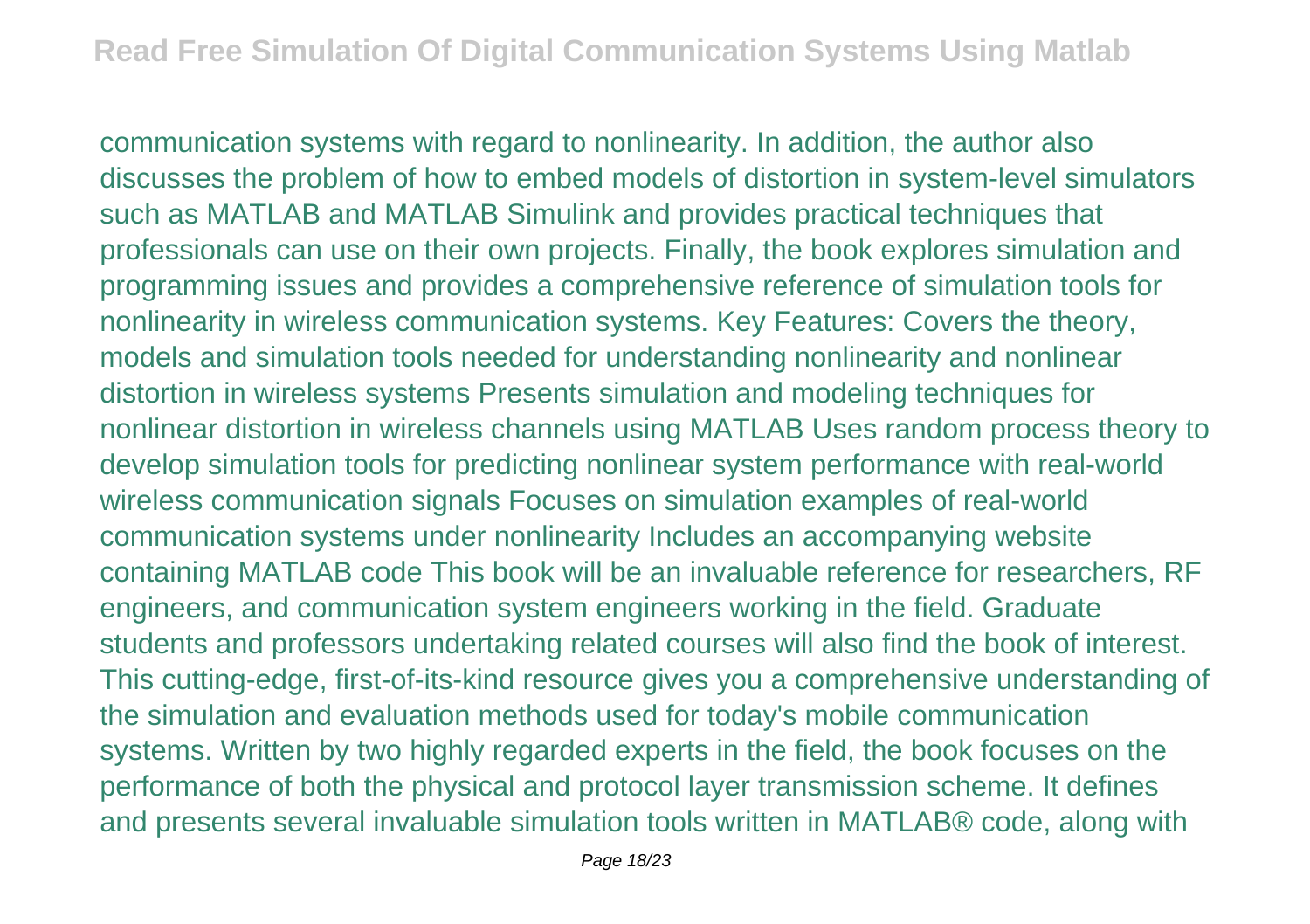## clear examples that explain their use.

Digital Transmission – A Simulation-Aided Introduction with VisSim/Comm is a book in which basic principles of digital communication, mainly pertaining to the physical layer, are emphasized. Nevertheless, these principles can serve as the fundamentals that will help the reader to understand more advanced topics and the associated technology. In this book, each topic is addressed in two different and complementary ways: theoretically and by simulation. The theoretical approach encompasses common subjects covering principles of digital transmission, like notions of probability and stochastic processes, signals and systems, baseband and passband signaling, signalspace representation, spread spectrum, multi-carrier and ultra wideband transmission, carrier and symbol-timing recovery, information theory and error-correcting codes. The simulation approach revisits the same subjects, focusing on the capabilities of the communication system simulation software VisSim/Comm on helping the reader to fulfill the gap between the theory and its practical meaning. The presentation of the theory is made easier with the help of 357 illustrations. A total of 101 simulation files supplied in the accompanying CD support the simulation-oriented approach. A full evaluation version and a viewer-only version of VisSim/Comm are also supplied in the CD. Discover the basic telecommunications systems principles in an accessible learn-bydoing format Communication Systems Principles Using MATLAB covers a variety of systems principles in telecommunications in an accessible format without the need to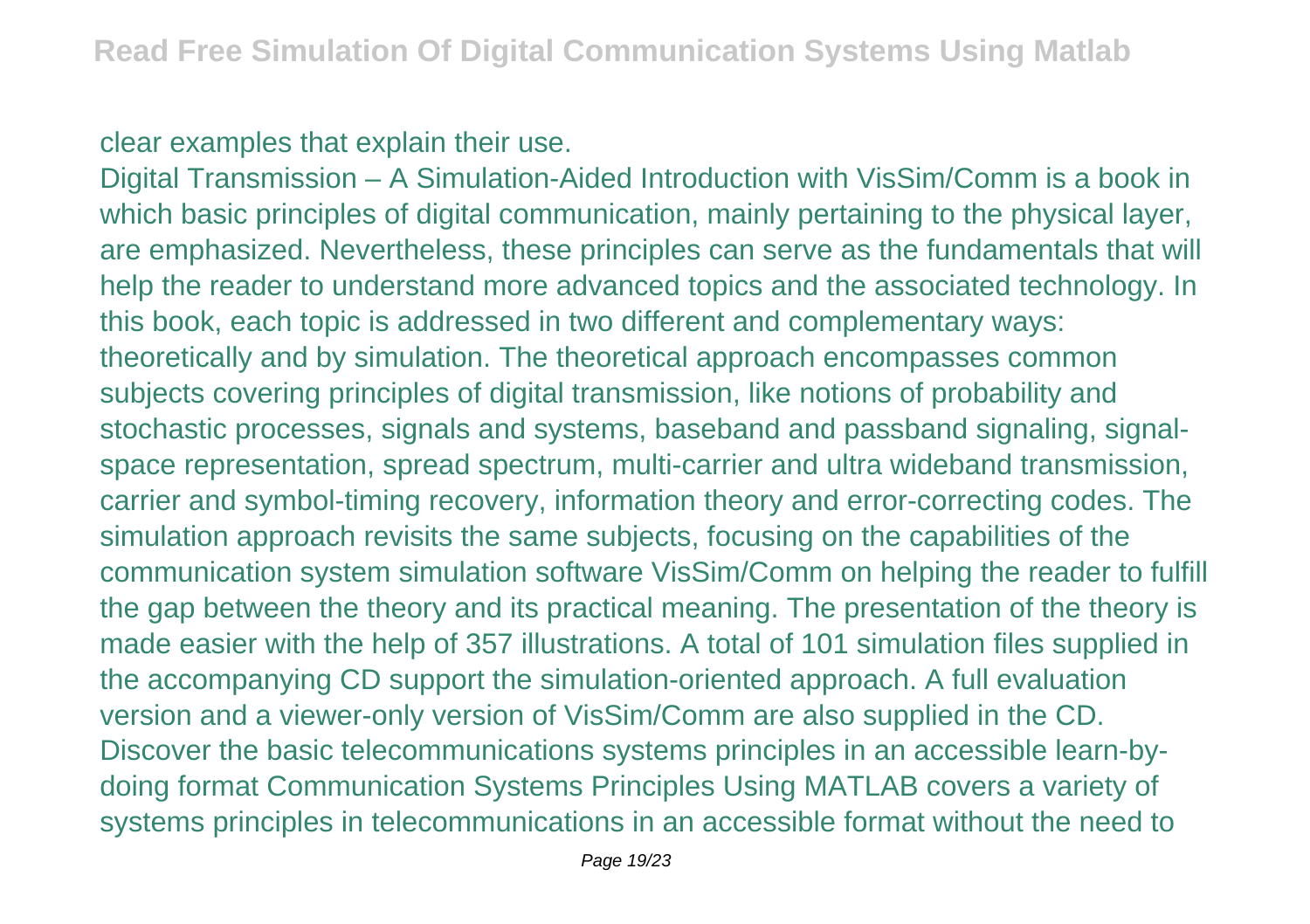master a large body of theory. The text puts the focus on topics such as radio and wireless modulation, reception and transmission, wired networks and fiber optic communications. The book also explores packet networks and TCP/IP as well as digital source and channel coding, and the fundamentals of data encryption. Since MATLAB® is widely used by telecommunications engineers, it was chosen as the vehicle to demonstrate many of the basic ideas, with code examples presented in every chapter. The text addresses digital communications with coverage of packet-switched networks. Many fundamental concepts such as routing via shortest-path are introduced with simple and concrete examples. The treatment of advanced telecommunications topics extends to OFDM for wireless modulation, and public-key exchange algorithms for data encryption. Throughout the book, the author puts the emphasis on understanding rather than memorization. The text also: Includes many useful take-home skills that can be honed while studying each aspect of telecommunications Offers a coding and experimentation approach with many real-world examples provided Gives information on the underlying theory in order to better understand conceptual developments Suggests a valuable learn-by-doing approach to the topic Written for students of telecommunications engineering, Communication Systems Principles Using MATLAB® is the hands-on resource for mastering the basic concepts of telecommunications in a learn-by-doing format.

This is probably the first book that employs the technique of simulation experiments as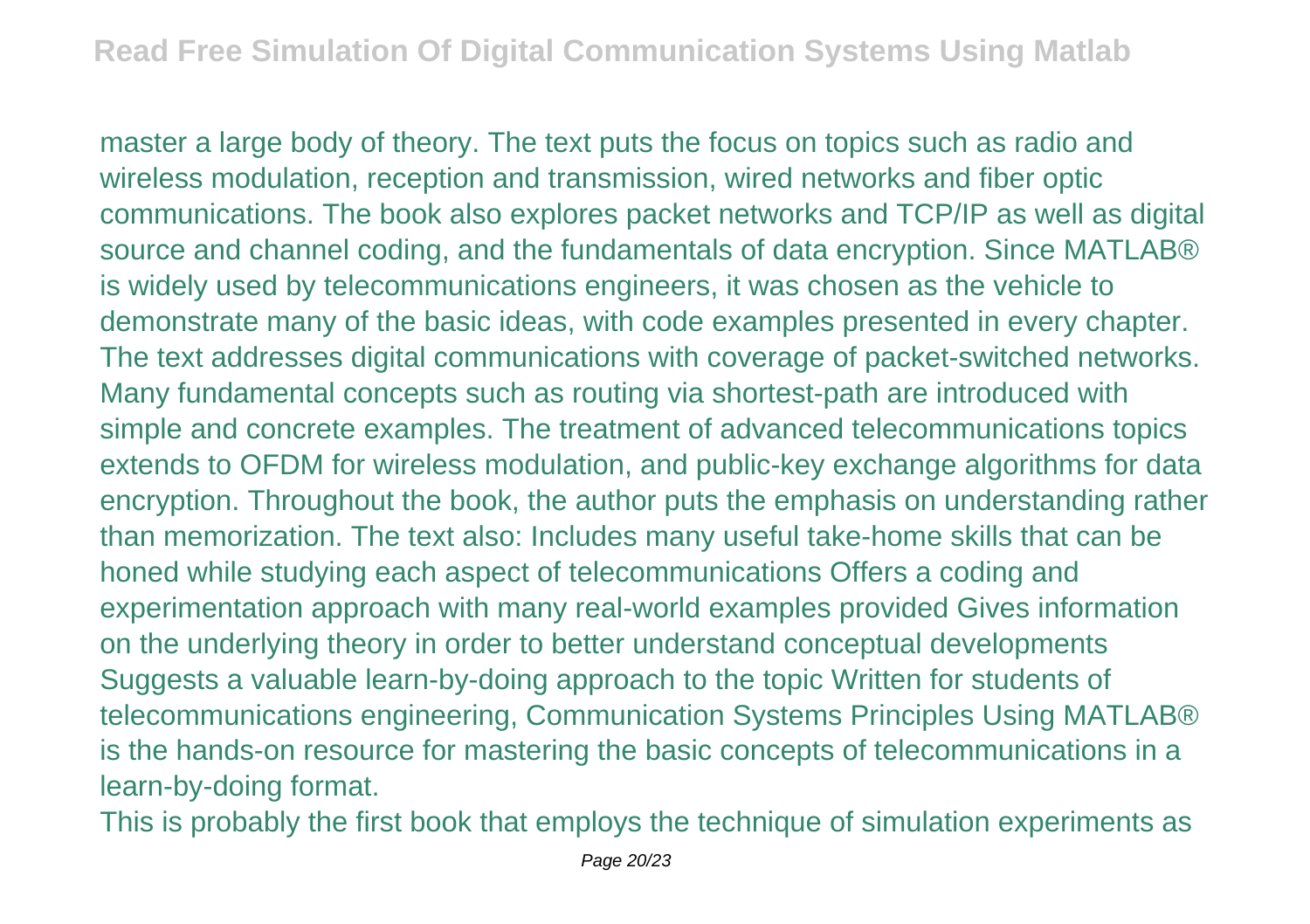a means of reinforcing the basic concepts of communication theory. Undergraduate students are generally exposed to a mathematically rigorous treatment of communications theory but seldom have the benefit of a practical-orientated approach employing modelling and simulation for a thorough assimilation of the subject. This book can supplement any standard textbook to cover this significant lacuna in the existing learning methodology. It uses MATLAB®, the language of the technical computing fraternity, for the purpose. The introductory chapters provide an overview of computer simulation and MATLAB programming concepts. Thereafter, communications concepts are presented in the traditional manner but followed up with appropriate simulations in MATLAB/Simulink®. Relevant MATLAB source code is given whenever it is used to illustrate a point. All the source code given in the text has been tested on MATLAB kernel version 7.10 (Release R2010a) and is provided in the accompanying CD.

With the current advances in technology innovation, the field of medicine and healthcare is rapidly expanding and, as a result, many different areas of human health diagnostics, treatment and care are emerging. Wireless technology is getting faster and 5G mobile technology allows the Internet of Medical Things (IoMT) to greatly improve patient care and more effectively prevent illness from developing. This book provides an overview and review of the current and anticipated changes in medicine and healthcare due to new technologies and faster communication between users and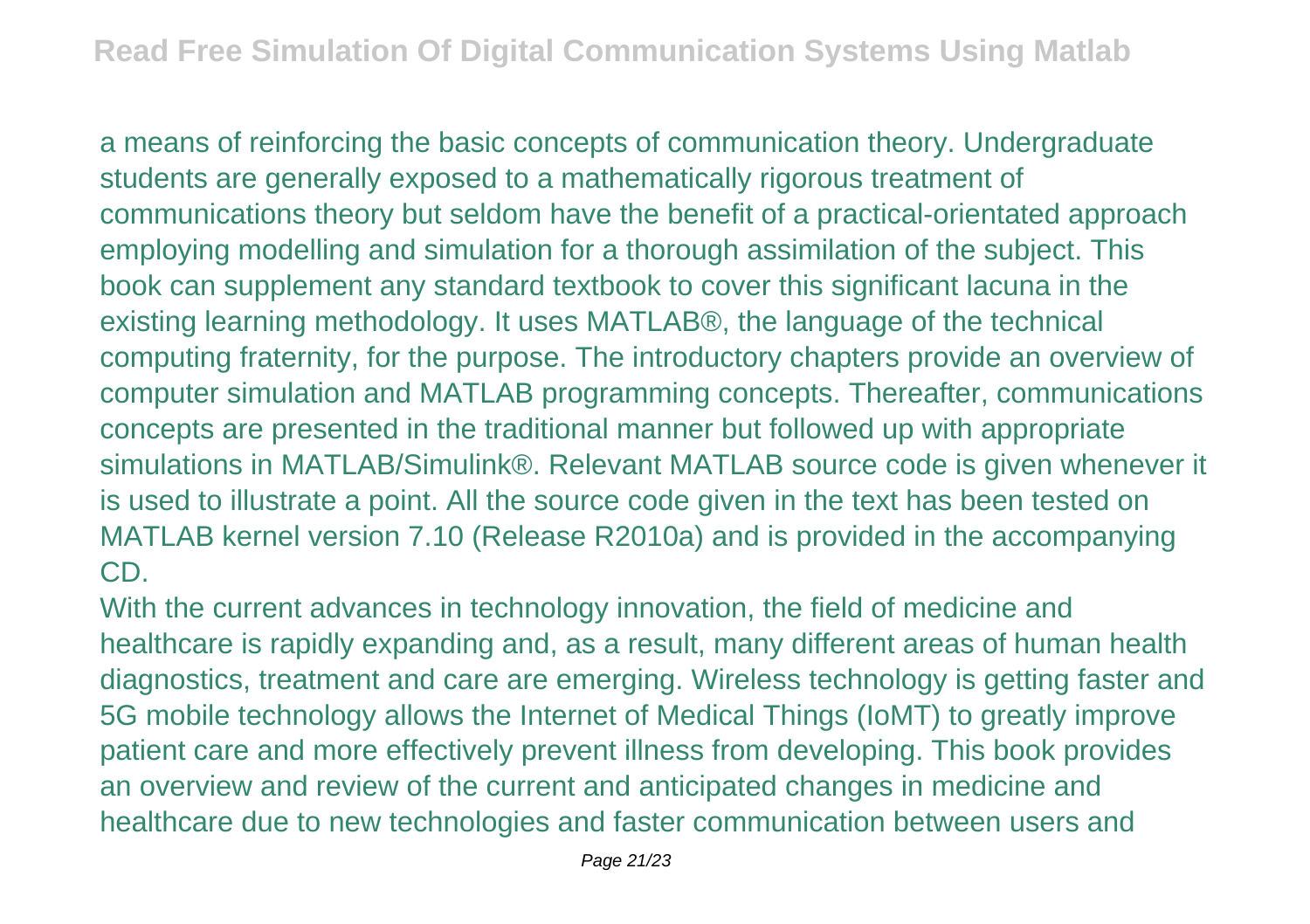devices. This groundbreaking book presents state-of-the-art chapters on many subjects including: A review of the implications of VR and AR healthcare applications A review of current augmenting dental care An overview of typical human-computer interaction (HCI) that can help inform the development of user interface designs and novel ways to evaluate human behavior to responses in virtual reality (VR) and other new technologies A review of telemedicine technologies Building empathy in young children using augmented reality AI technologies for mobile health of stroke monitoring & rehabilitation robotics control Mobile doctor brain AI App An artificial intelligence mobile cloud computing tool Development of a robotic teaching aid for disabled children Training system design of lower limb rehabilitation robot based on virtual reality This paperback is a color edition. Link to the black & white edition: https: //www.amazon.com/gp/product/152149388X Digital Modulations using Matlab is a learner-friendly, practical and example driven book, that gives you a solid background in building simulation models for digital modulation systems in Matlab. This book, an essential guide for understanding the implementation aspects of a digital modulation system, shows how to simulate and model a digital modulation system from scratch. The implemented simulation models shown in this book, mostly will not use any of the inbuilt communication toolbox functions and hence provide an opportunity for an engineer to understand the basic implementation aspects of modeling various building blocks of a digital modulation system. It presents the following key topics with required